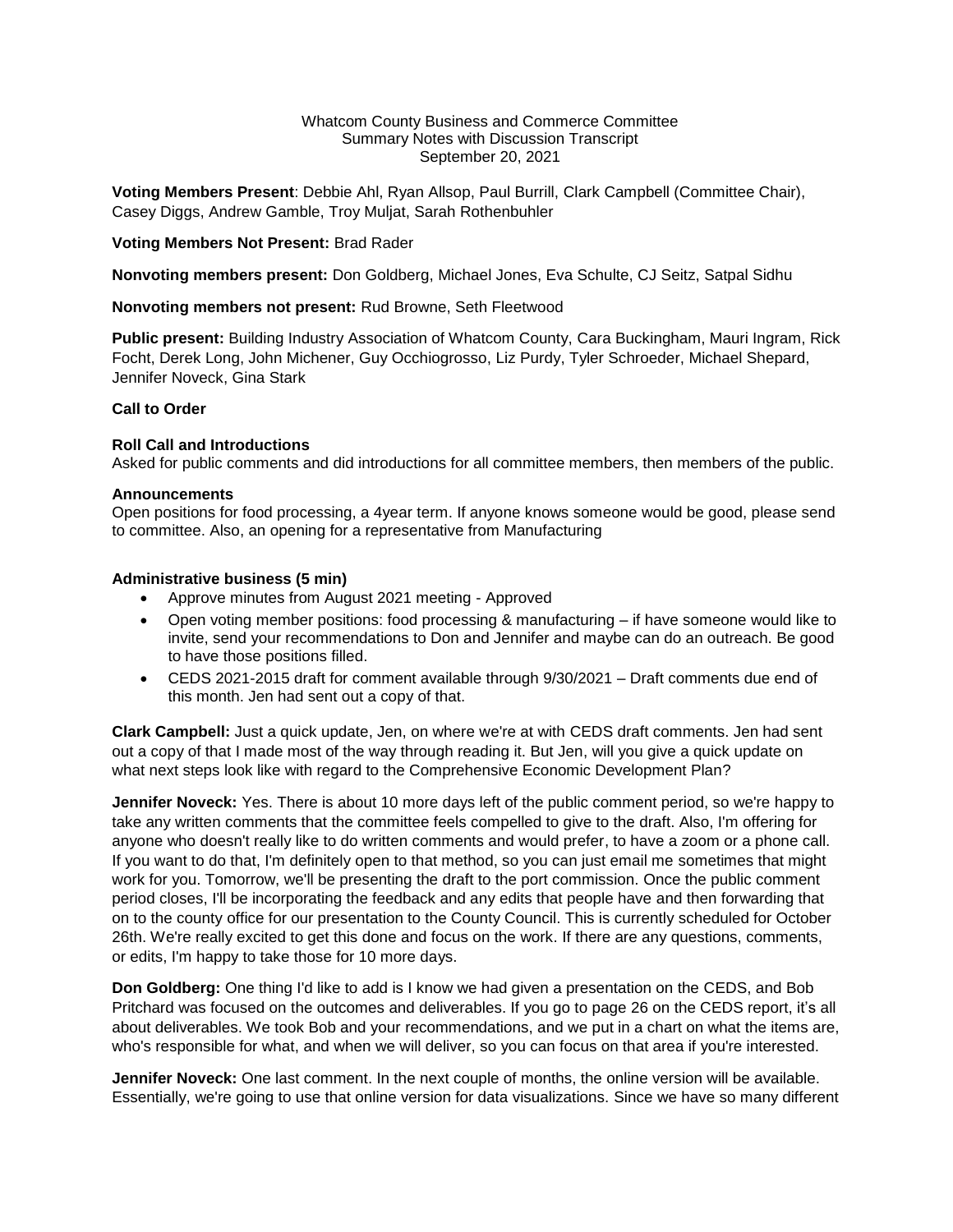data sources, we're really glad that this is going to be a place for economic data on Whatcom County wages, employment, top industries, demographics, education statistics, housing data, childcare data. We're actually going to put all of that on our CEDS page. Then all of those visuals will be downloadable. Some of them may even be customizable to the region. We're just so excited to be able to have that resource available for people without a paywall and without you having to go to each of the individual statistics departments or government state departments to get those stats whenever you need them. It'll be constantly updated.

**Clark Campbell:** Credit to Jen and the team there. If you haven't looked at the document, I'd recommend that voting members of this group carve out just a little bit of time to go through it. I've actually been going through with a digital highlighter, and there's a lot of good data sets in there that are relevant to the topics that we've been talking about, specifically workforce housing. And as Jen said, as the new census data comes in, those numbers will get updated with live data, so it won't be like downloading a five-year-old PDF. As time moves on, we'll be able to get current data as it exists. I'd encourage everyone to take a look at it as there is lots of good work there by Jen and Don and the rest of the team.

Jen, it sound like due to scheduling -- Satpal's got another commitment -- we're going to do a quick flip of the two presentations that were on the agenda to allow Satpal and Tyler to go first. Then we'll follow with the fisheries presentation. That's just a last-minute scheduling change we had to make.

# **Presentation on County draft plans for the American Rescue Plan** with County Executive Satpal

Sidhu and Deputy Executive Tyler Schroeder (15 min)

• Committee member Q&A (15 min)

**Satpal Sidhu:** OK, thank you. Good morning, everybody. We are ready, and we will try to make it brief. The presentation to the council was pretty long, and some of you may have already seen our presentation. I would like to ask Tyler to please go ahead. I'll be available for Q&A. Thank you.

**Tyler Schroeder:** Good morning, everybody. Tyler Schroeder, Deputy Executive at Whatcom County. Nice to see everybody this morning. I'm pretty sure that the committee has gotten the presentation that was sent out, and I'll share my screen and go through it here really quickly. This presentation was given to County Council on August  $10<sup>th</sup>$ , and we also had an update with the council at last council meeting on September 14th. What the county is looking to do is establish priorities and a policy framework for the American Rescue Plan. For the big picture the ARPA funds are intended to address the health, social and economic impacts of the pandemic. ARPA funds alone, of course, are not enough to meet all of the needs, and the County Council will face a difficult task of determining priorities and level of investments as we walk through this presentation. I think the gist is working cooperatively. We can build and implement a plan that maximizes the impact and the values of our investments of the over \$44m of Whatcom County-specific American Rescue Plan Act dollars and also the over \$20m that the City of Bellingham, and the small cities are receiving as well. We continue to work cooperatively with them. Here are the core principles we're looking to address.

- invest primarily in activities with long term benefits or startup programs,
- target investment towards the highest community needs,
- provide accountability and identify measurable outcomes associated with that,
- retain some flexibility to adjust as conditions change -- which is pretty stark because this presentation was given in early August, and I think we've all seen since then, that the virus has come back and conditions changed associated with the workplace,
- continue to collaborate with the city of Bellingham, small cities, the Port of Bellingham, and the PUD, similar to what we did with the CARES Act dollars, where we administered over \$26m in emergency effort last year,
- provide transparency and decision making,
- seek other grant funds from new federal and state programs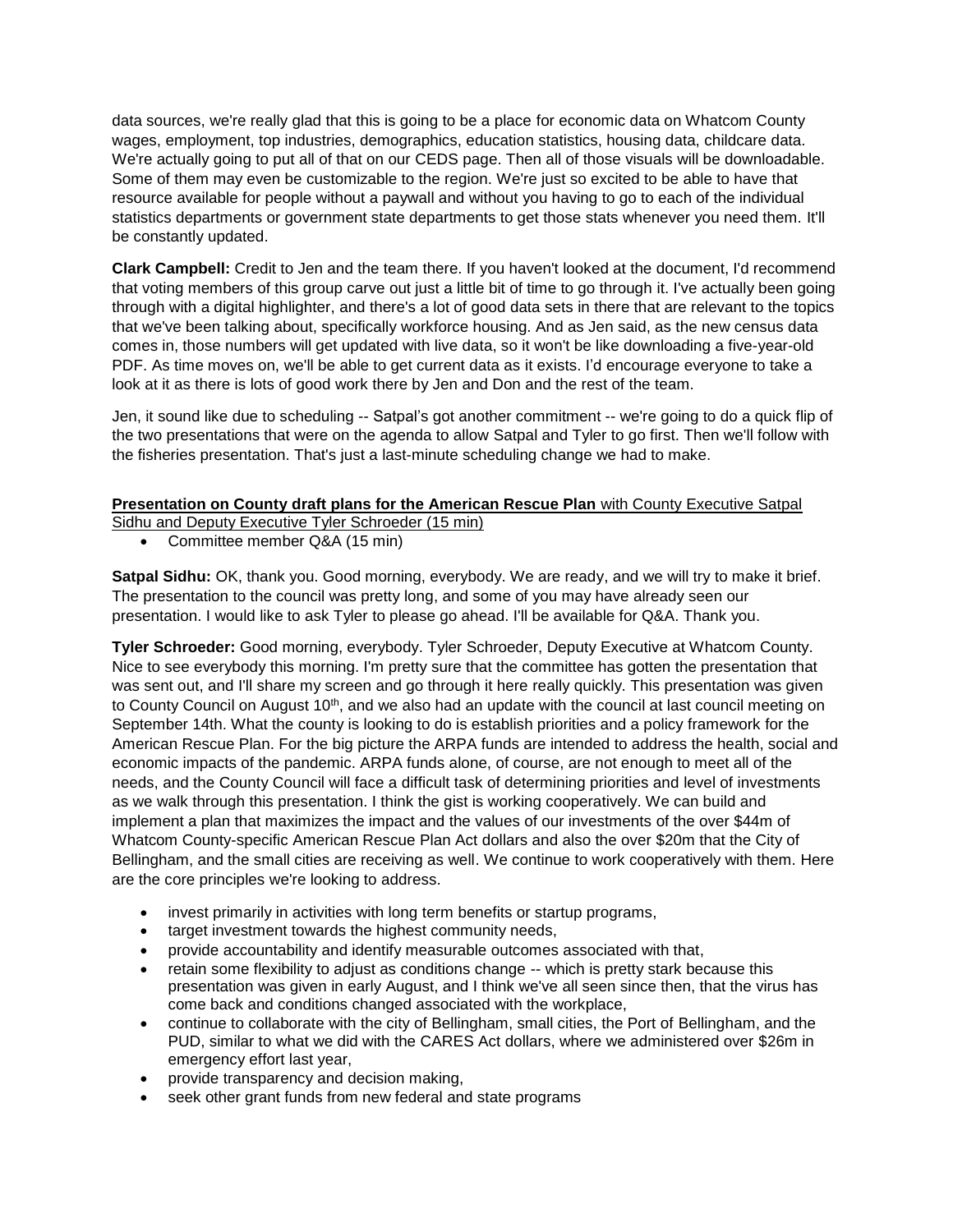Our intent is to create some priorities or some buckets, recognize those priorities and pathways for the administration to seek qualified projects associated with them, and have the County Council decide actual fund allocations for qualified projects when those projects are identified. Of course, we will continue to be able to track the allocations through our finance department as well as the dollars that have been spent in the budget associated with it. But then as I indicated earlier, we will retain some flexibilities to re-allocate or create new priorities as we move forward through the end of 2024 when these dollars need to be spent. In our work, Executive Sidhu, myself, and others, and working with the health department who came out with a new COVID social health impact analysis, we've established a couple of different priorities.

This committee has talked about a number of them. One being the housing security. Another looking at childcare opportunities in our community. We, of course, need to continue to support the public health response associated with COVID 19 as we move forward. Fourth, looking at capital infrastructure and looking at ways to invest in infrastructure to be able to accomplish development in areas not only in the City of Bellingham, but I think more appropriately also looking at the small cities to accomplish water and sewer and stormwater projects that that would likely be able to help facilitate development in areas that we currently don't have the infrastructure. We are also looking at government operations. These dollars will be set aside specifically for Whatcom County for impacted government operations in which we've been able to move forward and establish some new positions that were currently frozen, as well as working with the criminal justice system to support their operations. There is a very substantial court backlog currently due to the core operations being limited, of course, in the last year or so. Those are our high level of priorities for these dollars, and I'll be able to walk through them a little bit more specifically.

As indicated earlier, there will be additional need and some categories that may need American Rescue Act funds that we need to continue to look into - business support being one of them. We had a conversation about this and are trying to find some additional dollars, maybe for Point Roberts, because they have been so significantly impacted for businesses in that area. We're also looking at tourism, food security, rental assistance if needed, and some homeless services associated with it. These, of course, we'll continue to monitor and look for increased priorities associated with the changes in need.

When you look at the priorities that we've established through the buckets and the allocations, know that these will continue to change as we discuss with council. They have already changed, and we can make an update once we engage council on that. Overall, housing security is about 20 percent of the of the priority; Public health about six percent; 17 percent of the dollars would be allocated for government operations; another 20 percent would be allocated for childcare; and about 38 percent would be allocated for capital infrastructure. This is based off of the last council meeting. These would be updated, and I would say that overall housing security and childcare will take a majority of the American Rescue Act dollars. Likely over 50 percent would be allocated to affordable housing and childcare opportunities, and the infrastructure dollars would be reduced in some capacity in total, maybe down to about twenty five percent.

We can talk about that moving forward. This process is to get some community input and help inform council in those decisions as we identify those priorities and start to budget the dollars for next year through 2024. Once we identify priorities, the council will be moving forward with a mid-biennium budget adjustment at the end of the year so that we can start to establish dollars for projects moving into 2022. We are anticipating a budget lapse associated with these, so we're budgeting for that. This is a common practice in county operations. There is an opportunity for the county to take some revenue loss associated with American Rescue to help support county revenue that we may have lost. At this time, we will just be keeping a reserve. We have not fully established what that revenue loss will be and are not including it at this time in this presentation.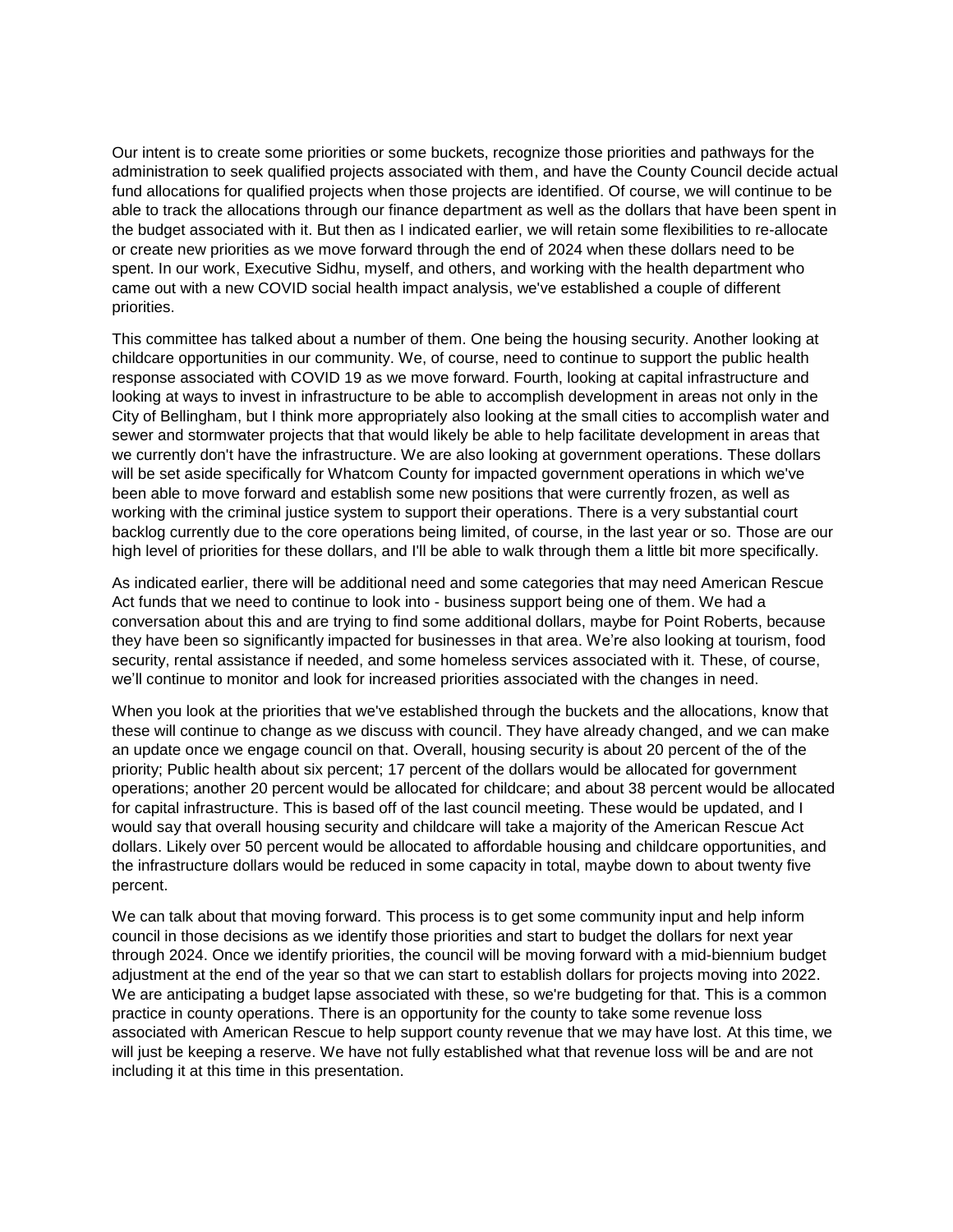We all know that affordable housing and housing security is a big issue. We will be investing into new affordable housing projects in our community. Some good examples of that are the Bellingham Housing Authority's Samish Commons project, which is currently in development or a planned project for the Opportunity Council at Laurel and Forest. There are a couple of other examples like the Millwork Project - - a Whatcom Community Foundation project – which may or may not get support from the county or the city. Those are just examples in which we want to invest into capital projects for affordable housing. We're also looking at investing into some new expanded shelter capacity for homeless housing. We've been working with the City of Bellingham to establish a new family and child shelter for that purpose. It's been acknowledged that with our sheltering capacities, one thing that we're lacking is something specific for families that have children that need a stepping-stone from sheltering to more affordable housing opportunities. We'll also continue to work with the Lighthouse Mission. As this committee likely has known, we worked with the Lighthouse Mission to establish Base Camp, which is the shelter opportunity that we have now. They have a larger project that they are working on fundraising for down on their existing Lighthouse Mission footprint. We have a really neat opportunity and a project that's being funded for respite and hygiene shelter opportunities on State Street and a county owned facility that we will be going through and doing tenant improvements on to provide some additional support in partnership with Unity Care Northwest, PeaceHealth and the Opportunity Council.

Those are some examples of the housing security and projects associated with it. We will continue to monitor rental assistance and homeless outreach and some hotel/motel stays in case management if we need to look into those opportunities, but there are a number of other funds that are coming in to help support that through state and federal government. We're going to be utilizing those funds before we have to use American Rescue Act dollars to accomplish.

Childcare, of course, is another big component. We've seen our childcare desert expand associated with the impacts of COVID 19, so we want to help the community providers on capital projects with childcare dollars. Examples of that would also be the Samish Commons which is planning on a childcare facility. I believe that the Mill Works project down on the waterfront is also planning on that, so we'll work in coordination with the City of Bellingham. Also, there's a new facility in Barkley, as well as Laurel & Forest.

You'll see there's a lot of coordination right now going on between new affordable housing projects and then, also some lease opportunities, some space opportunity for childcare in those affordable housing developments, which is a really neat link between those families or those individuals that need some service support to provide housing. And why not locate childcare in that same location? We also have heard about and gotten a better understanding of the workforce impact that the childcare sector has really felt. So, we are allocating some dollars to help with that workforce development. Initially, ideas would be to work with the community college, the technical college, Western and others to set up a long-term workforce program.

I think also the immediate need would be to look into that sector and see if there's some financial help that we can provide with American Rescue Funds to keep the childcare workforce moving forward. They've been at the tip of the spear as it relates to working through COVID 19 and helping the economy continue to move for working families. There has been some recognized burnout over that time frame as well as some support that can help that workforce to move forward.

Some additional ideas that have been discussed with the Opportunity Council's childcare expansion and retention program, as well as with the Child and Family Task Force, would be to look at retention incentives to work with some small facilities in our county to help acquire or help reduce the cost of the leases associated with those facilities and really look into identifying a hub and spoke model for childcare operations.

There are a number of smaller childcare facilities that have a lot of administration and oversight. It would be great to be able to work with the opportunity council's expansion and retention program to support for them on that financial and administrative oversight and work with some of the larger childcare facilities to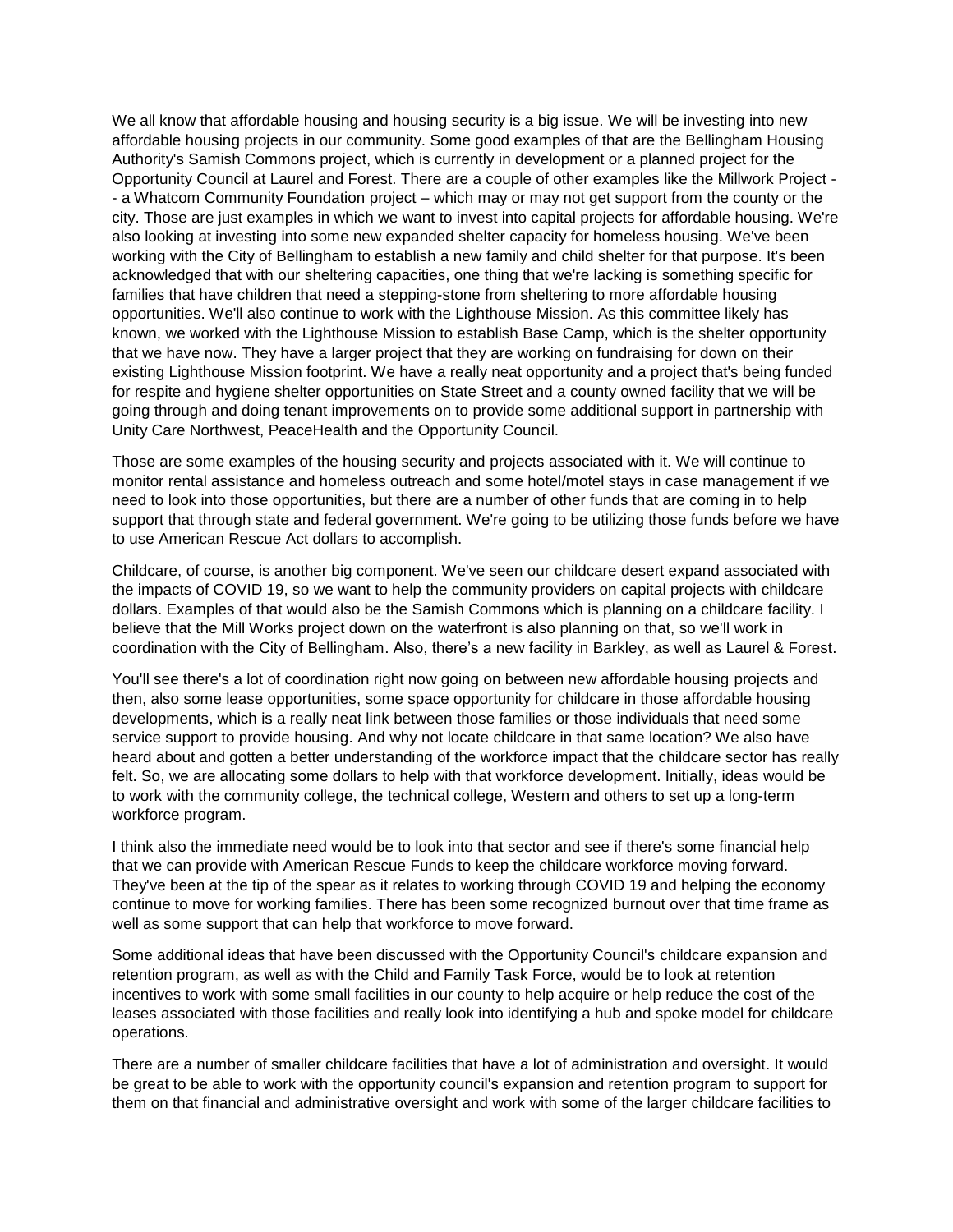provide a hub and spoke between the smaller ones that are out in the county. It's an opportunity that people are looking into, and we just wanted to recognize that we may have some dollars available to help support that program to increase the base foundation for childcare opportunities.

We've identified a number of different projects countywide for infrastructure. We are going to be working with the small cities, the port, the PUDs, some water, and sewer districts to establish money available for four projects in unincorporated Whatcom County and in the small cities.

We've talked a lot with the City of Blaine on a sewer expansion that they would have for North Ferndale and a water and sewer utility expansion in the City of Ferndale and the northern edge of it. Another example is out at the urban growth area in Columbia Valley, where you can talk with them about some dollars that we could leverage from American Rescue to help see those infrastructure projects come to fruition.

One of the big priorities that Executive Sidhu has continued work on is water security and working within the county with Lummi Nation and Nooksack Tribe, as well as with the agricultural opportunities and farmers to establish water quality, fish habitat and climate resilience projects that would go hand in hand with local water settlement discussions. We've established some dollars for that infrastructure. And then also American Rescue Act dollars can be used for broadband. We continue to work with the Port of Bellingham group as well as the PUD on seeing what dollars can be used from American Rescue to leverage other state and federal dollars to accomplish our rural broadband initiative and establishing funding for the last mile solution as we forward with that. One point on the infrastructure is we would also be able to leverage some other local dollars in our Economic Development Investment Fund or EDI program to also be utilized for a lot of these projects as well. It's a very coordinated effort between new federal dollars that have been installed into our community, but also local dollars in programs that we have set up to see those projects come to fruition. Those are the anticipated infrastructure dollars.

As it relates to public health, I'm sure in the last month or so, everybody recognizes that there's a continued need of COVID 19 public health support. We will be allocating some dollars to continue the effort that the Whatcom County Health Department has accomplished. We also will be looking into our behavioral health organizations to see if there's some additional support that we can do on one-time startups to establish an alternative response team, which would be reducing law enforcement call outs and increasing the social service response associated with some of the increased calls and some of the increased needs that we've seen locally. There are some established programs that we have, which is the jail testing that happens to mitigate any outbreak at the jail facility, and we have an ongoing isolation and quarantine facility for those that can't isolate or quarantine at home. We need to continue the support associated with it, so we are allocating about \$2 million, maybe a little bit more than that, for our public health response.

**Michael Shepard:** Tyler. I keep hearing about the backlog of testing and how challenging it is for people to get testing, and I think we're getting hit now that the border is partially open, by local resident needs, but also needs of individuals who are passing through the border. I just know from looking at getting tests for my family and for people I know who are traveling through the border, I'm hearing increased complications with being able to get tests in a rapid enough timeline that makes sense to get real information to be able to make decisions on and then to get those results back in a timely manner. How soon are we able to see these funds get into play, and are there other pathways we have to bolster that testing capacity? It just feels like a pinch point.

**Tyler Schroeder:** It's a really good question. I know that the health department, in the middle of August, started to see the increased need. And with the Delta variant, I don't think anybody quite understood the actual impact to the testing facilities. They're continuing to work with Northwest Laboratories and hope to increase capacity. I'm not sure what the turnaround is. I think it meets that 72 hour for some of the traveling requirements into Canada. That's exactly what those dollars would be available for -- if we see those pinch points now, and into the future -- to be able to allocate some money to help increase the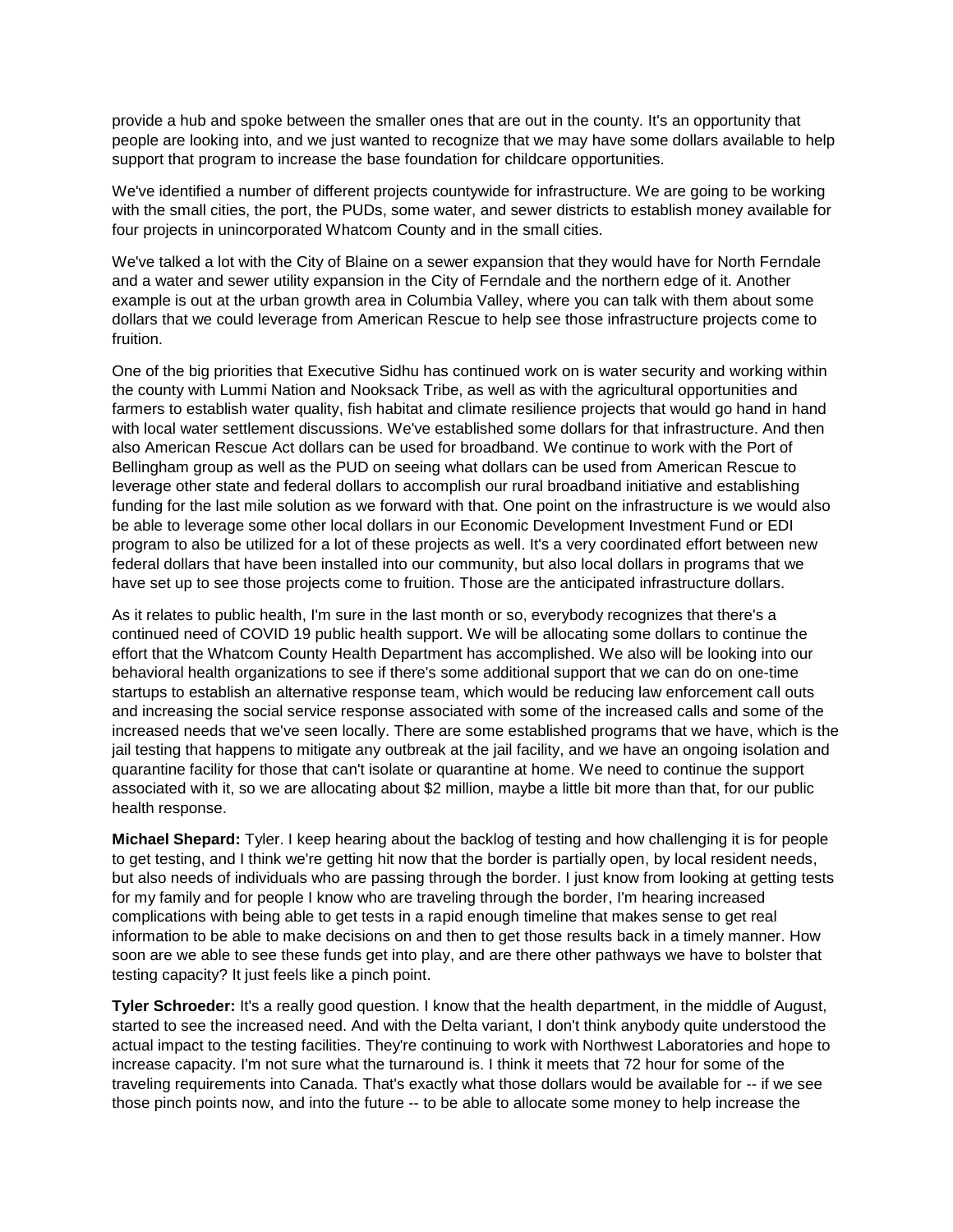operations at those testing facilities. It's good to recognize that there are a lot of pharmacies and other opportunities in the county now that are providing those. It's important to look at all of the different opportunities that are available to us, whether it be through Northwest Labs, whether it be through the county run testing facility at the airport or the other pharmacies in our community that that are now doing more rapid test responses. But you bring up a good point and those are what those dollars would be allocated moving forward.

**Michael Shepard:** Don just put in the chat that the testing center has increased their hours to meet some of that response. So potentially if there's extra expenses now, to increase some of those offerings and these funds can backfill some of those costs?

**Tyler Schroeder:** That's correct. Government operations, as I indicated, has seen a very large criminal justice backlog, and that's not fair and equitable to those that are going through our criminal justice process. The Superior Court District Court, the Prosecuting Attorney, and Public Defender's Office has been discussing with council to get some additional support to be able to help facilitate those court cases. It's a big job to administer \$44m of federal dollars, so we are looking at increasing some capacity with an American Rescue Grant Manager and Compliance position. The grant manager would really be able to look at how these programs work together and how there are other dollars that would be available through the state and federal programs to help leverage our \$44m. So, we see that as a really important position moving forward to make sure the programs are set up, administered, and using other federal dollars as appropriate.

And then there were a number of frozen positions that the county is planning to reinstate and then incorporate them into our normal budgeting process for 2022 and beyond, so we will utilize some American Rescue Act dollars for those. We continue to work closely with the City of Bellingham. I know the city is having a presentation at next Monday's City Council meeting to talk with City Council on their \$22m of American Rescue, and we will work with them on which projects to fund and where the investment should happen. We'll also work with the small cities to really try to make these investments as equitable as we can through our community and the small cities and the unincorporated areas, as well as in the City of Bellingham.

I think we've successfully shown that on the last go around with CARES Act funds, and we just want to build off of that moving forward. So really, I think at the end of the day, that's the presentation that we gave to the county council. It's our idea about where some of the dollars are going to go. I'll open it up to Satpal and then any questions that we may have from the committee.

**Clark Campbell:** Just before we open that up, I just wanted to be conscious of time. We'll want to make a hard stop to the Q&A for this at 11:50, to make sure that we have time for Rick and Paul's presentation. But yes, let's open it up to Q&A, and I'll be monitoring how we're coming along there.

**Satpal Sidhu:** One thing I just wanted to add for everybody's benefit. This is our initial draft. This money is available for us to allocate until December 31st, 2020, and we have to spend the money before December 31, 2026. We are not in a rush to just get the money out here. It isn't that we've got six months to spend the money or otherwise we're going to lose it. So, we are being deliberate and very cautious. We have put this money in pockets, and they are not spending right away. Spending will happen only when an actual project comes in and we take it to the council for approval. So, this is just like showing that these are the priorities we are trying to establish. Just from the last council meeting, we are upping that 20 percent for childcare and 20 percent for housing totaling 40 percent to 56 percent. That is the presentation we will make to the council in another week. But there is a background work already going on because council felt that we should spend more money on that, and we'll keep adjusting. And then maybe there will be new monies like the \$3.5 trillion-dollar budget proposal if it passed for the next 10 years.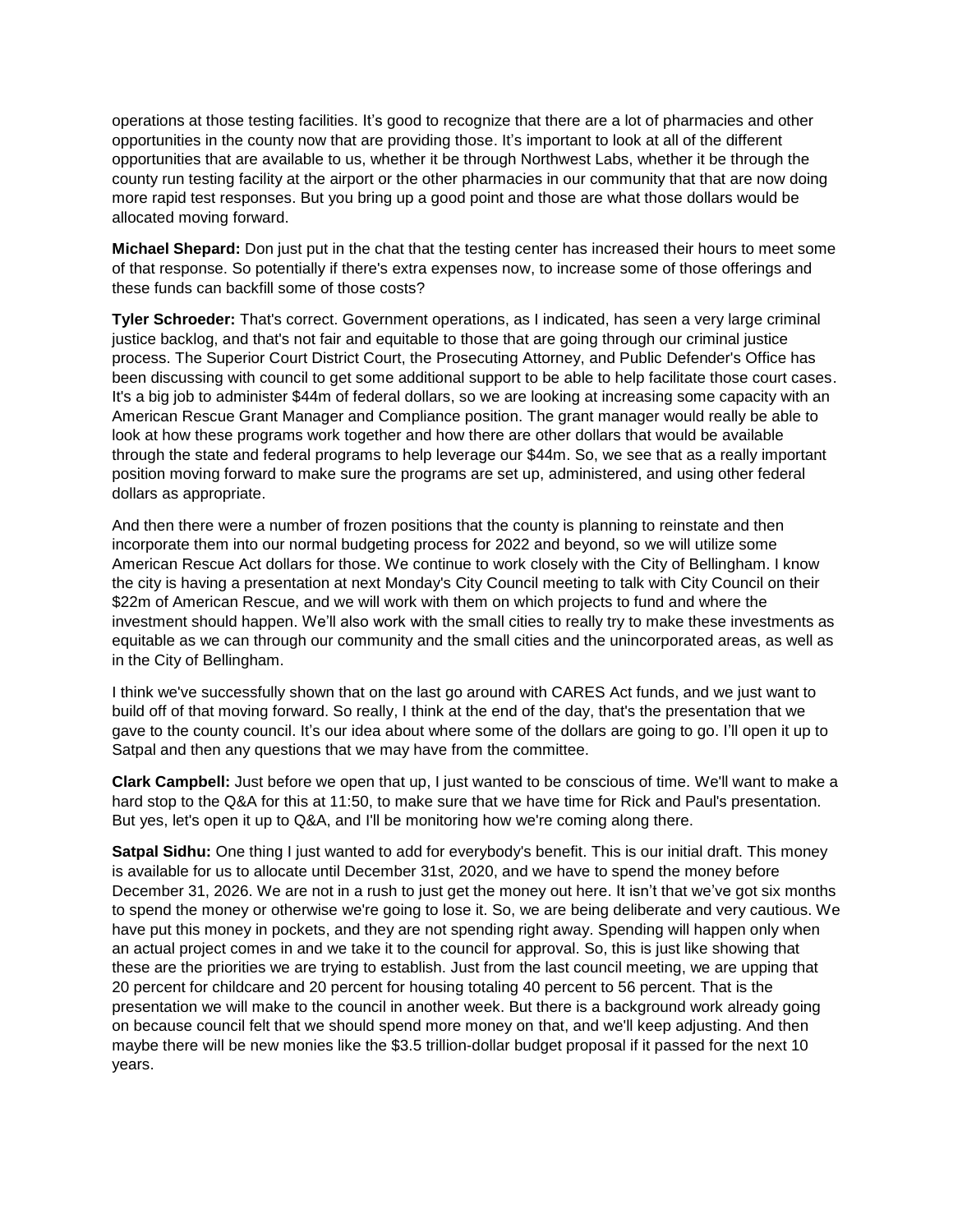We are very cognizant that money spent on childcare and housing is in collaboration with City of Bellingham. So, if we are saying we are putting, say, \$10m or \$11m into childcare, we have sat down and counted. It could be over \$20 million into childcare and housing because there's money coming from small cities. Maybe very small amounts, but money coming from EDI, money coming from 1590 program also. So, we are very cognizant of that. There are different parts of the money, and this is a once in a lifetime opportunity. Other funds are continuing funds, so we are trying to balance something that will last for us the next five years, not just the next year. And then then we say, OK, we don't have anything left. The priorities may change. The project itself may change and will respond accordingly. Thank you.

**Clark Campbell:** Satpal, is there a role for the council to certify your priority breakout as you've presented or is that just a recommendation to the council? And will you be coming back with specific project requests?

Satpal Sidhu: It's both Clark. We now have gotten into this iteration, and by the end of this year will go for a mid-biennium budget adjustment. All these \$44m will be put into a special fund. We do not want to mix into our general fund, because then traceability is not there. So, we are going to create five, six, seven different funds, and we will put money in there and then this money will be taken out of individual funds when the actual projects come. So, council will do both things first. They will allocate this into funds, and we will have an official structure where the money is sitting. And then this money will be spent at the same time. Council will have what we can propose, and council will have the ability to shift the money between one and the other funds. Now another thing I want to remind everybody that in June or July of 2022, we will be building the next biennium budget for twenty 2023 - 2024. So actually, more action will happen toward the end of 2022 because things will become clearer, and we will do the adjustments and some of the projects we have come to the top. So, there will be one larger adjustment in the next biennium budget. That's the process.

**Clark Campbell:** Thank you for that. All right, other question?

**Ryan Allsop:** Great presentation. It was really well done and laid out nicely. On the housing, it seemed like there was a lot of emphasis on low income, and I would say homeless housing, but I didn't see specific emphasis on I would call it affordable workplace housing for families, single family residences and trying to use some of this funding to help grow that area. This has obviously been a huge hot button for this group for the last two years. It's kind of been one of the main drivers of this group. So, I was Just curious, did I miss that or is there a sector in there that wasn't talked about?

**Tyler Schroeder:** Good question. I would say the housing security portion is really for that type of affordable housing, social service housing associated with it. When we are working with the cities as it relates to county infrastructure, we really do see that some of the infrastructure expansion, whether it be water or sewer and Ferndale or Blaine, would be likely some opportunities to grow single family housing in those communities. So, it does connect into that. Also, I know because the Business and Commerce Committee has been very interested in workforce housing. In coordination with this is that conversation with using the EDI for workforce housing development and that program has been tested and developed this summer. At the upcoming EDI board meeting, which I think is next week, we'll be engaging the EDC board on that workforce housing to support utilizing EDI dollars to loan for infrastructure improvements, not just in the affordable housing component, or the low-income housing component, but also that may help to expand some affordable workforce housing opportunities. So, it is in there, it's just not established as specifically in the housing security bucket. It would probably be those infrastructure opportunities that were working with the small cities to help provide some additional infrastructure for single-family residential growth moving forward.

**Ryan Allsop:** Thanks. Appreciate that explanation.

**Clark Campbell:** Debbie's got her hand up. Debbie, go ahead.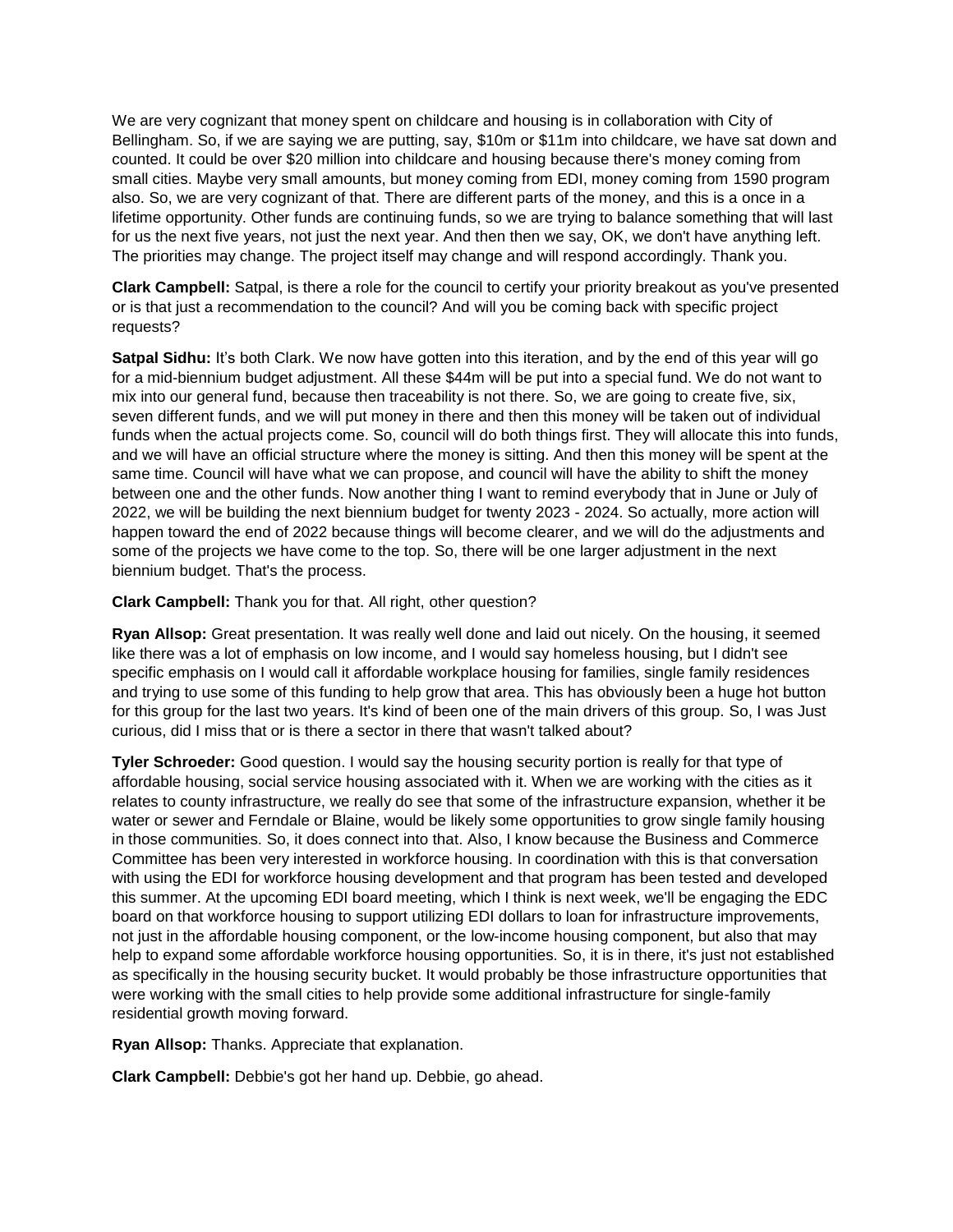**Debbie Ahl:** I just wanted to thank Tyler and Satpal for, I think, the thoughtfulness that you put into this. It's a big job and doing this and trying to figure out how to divide it up because there's so many different pressing needs. I think for our community. It is a huge opportunity. For what I've observed in terms of your meetings with cities and your conversations with the community, I just wanted to note my appreciation for that and feel really solid, especially keeping people out of homelessness. But I would agree with Ryan that the need for affordable and working housing is so critical to also keep people out of homelessness and out of that kind of debt spiral that we see. Thank you for your work on this.

**Sarah Rothenbuhler:** I had a quick question, too. I mirror Ryan and Debbie's thoughts. Thank you. Job, well done. And Tyler, I didn't hear -- I heard Ferndale and county -- but I didn't hear anything on housing in Bellingham. Maybe I just missed that.

**Satpal Sidhu:** Maybe, I can answer that, Sarah. We are trying as a county to invest more money in small cities. This is the biggest complaint. We have heard that every time we are only Bellingham-centric, so we are asking the City of Bellingham -- they got \$22 million – to step in so we are not working in a vacuum. Suppose a builder comes up with the project. It's affordable housing, low-income housing, and a workforce housing. We are not saying that guy goes to city and says, what can we get from them and then they say -- like with the firewall -- then they come to county and say, 'What can we get from you?' We are saying, 'No, no, no. This is going to be totally transparent process. You come up with the project, make one application, we'll both look at it and then we will say we can give you x dollars from 1590 funds for the low-income housing. We can give you x dollars from the EDI Fund, which is workforce housing. We can give you another y dollars from the ARPA funds.' So, we are going to do a holistic approach, and we're going to actually hold feet to the fire from the developer that they come up with a well-rounded picture that has these components. The assistance is available only when you have a component of either low-income housing or affordable housing or both. If you are just a single-family market housing, we are not going to be the team players in that or get into that game. So, this is an overarching policy. When we do infrastructure that may help a lot of different things, but our emphasis is that the dollars we have are leveraged for very specific purposes and from different funds.

## **Clark Campbell:** Michael Jones, I think, had his hand up.

**Sarah Rothenbuhler:** I had one more question. With the childcare, I was expecting to hear more on the childcare as what Rudd and Carol really brought to the forefront. Was that end of last year / first of this year? They were really looking at that county wide, and really, that should be what happens. It's wonderful that the county will collaborate with the City of Bellingham, because whatever happens in the City of Bellingham greatly affects the county as well. When will we hear more on the plan for childcare?

**Satpal Sidhu:** We are waiting for a report from the Child and Family Task Force, and they are in the final stagesof that. Council is also waiting for that, and that's when I think we will share with the community what their recommendations are. Some people were saying, just go buy any property and then lease it for free to childcare. There's another proposal that is a hub and spoke model. I think that is very promising, whereas we take the drudgery out of a small childcare facility, maybe twenty-five kids. Rather than building a lot of large facilities, throughout the county, we create smaller facilities where entrepreneurs don't have to have the burden of the regulations and paperwork and other things. We create a central office and then they just concentrate on taking care of the kids. So that is in the works. We would say that we will put money behind it and the Opportunity Council and why they are both working together to bring something of that sort. I think that will create more dispersed places in our community close to their homes, and we will lower their cost by taking all those things away. People are afraid of doing this business because of the paperwork required. If we take that out, there would be more people who will be willing to do this work. So that's what we are proposing.

**Don Goldberg:** Satpal and Sarah, I'm working with the Opportunity Council to possibly do some kind of P3 models with private sector. There's a number of large companies that are looking at onsite childcare,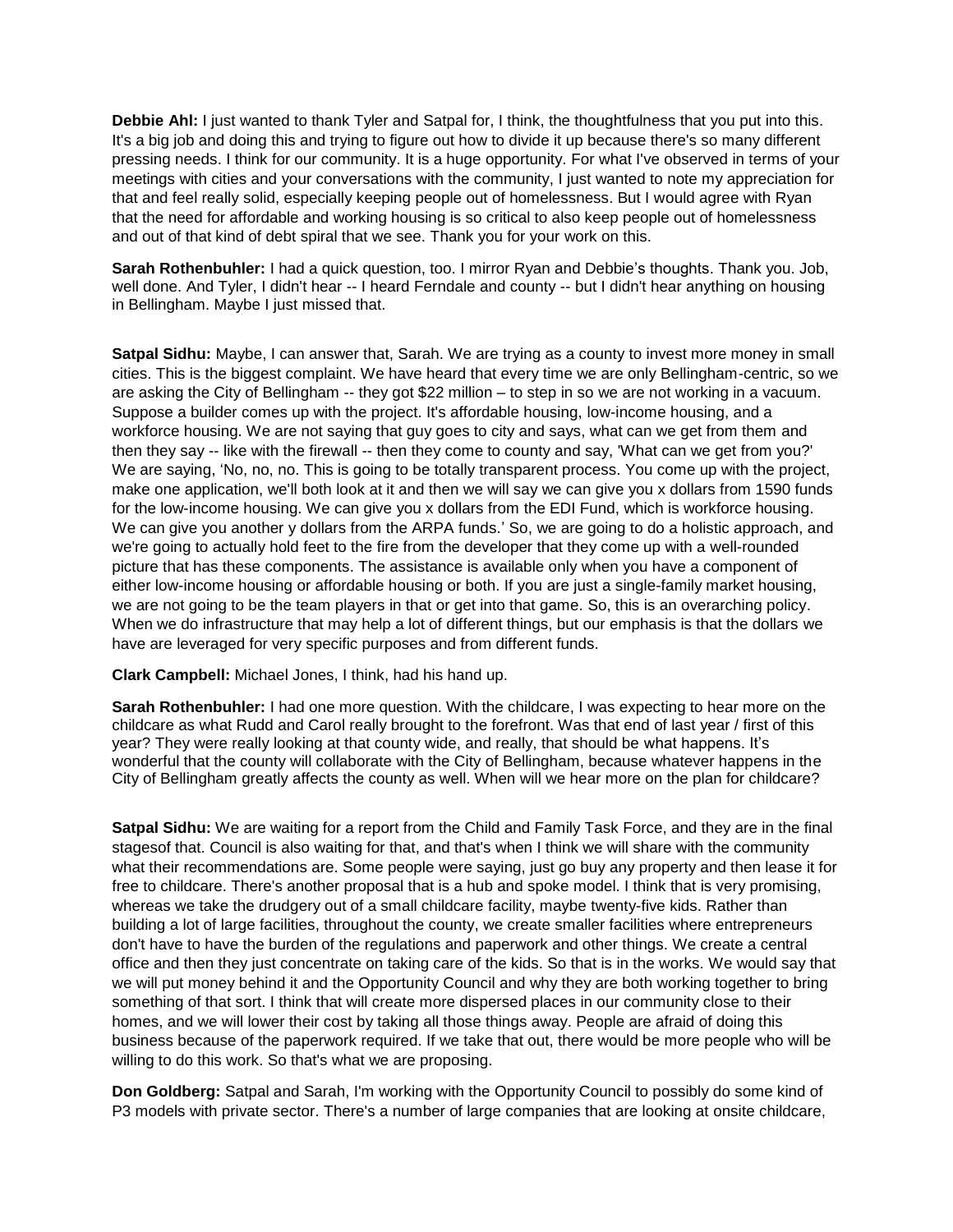but they don't really know how they can use public funds. So, we're trying to embed that into this process as well.

**Sarah Rothenbuhler:** Keeping diversity in mind, we're better when all of our community is blended, and all our businesses and the kids of our businesses are not just going to a childcare of a specific business. We also have these big vacant facilities like the Bellis Fair Mall. That's a pretty big central hub so many people can reach. The clock is ticking. 2024 is going to be here fast, and we've got so many people in crisis and not just people looking for assistance in affordable housing. We have all income levels in crisis and struggling with this, and it is directly affecting all of our workforce availability issues too. So, whatever we can do to help with that, a lot of us in the group would love to help.

**Clark Campbell:** All right, we have time for one more question. I'm going to Michael.

**Michael Jones:** Satpal and Tyler, thanks for the information. It's great info as usual. Tyler, I think this question is for you, given that the number for infrastructure. The percentages going down based on shifting towards the other priorities. Do you have a sense of the size of the requests in comparison to the dollar value of the potential allocation? So, are you seeing more interest from us than you're going to have money for or what does it look like?

**Tyler Schroeder:** No, I think in coordination with the small cities, Michael, that allocation will be able to accomplish the request. And I think also we would be leaning maybe on the EDI fund if it doesn't so that we can leverage both these American Rescue Act dollars and the EDI fund to accomplish those small city infrastructure projects.

# **Michael Jones:** Okay, great.

**Satpal Sidhu:** Thank you. Michael. Just to add to that, we may use ARPA funds as a grant, but we may use EDI funds as a loan. So those are the two components we will mix and match and try to leverage maximum benefits from these funds.

## **Michael Jones:** Ok, thanks, Satpal.

**Clark Campbell:** I'm sure I've got a list of other questions that I'd like to ask as well, and I'm sure we could keep going on. It sounds like the amount of money is somewhat bankable from a budget perspective and that the priorities are coming together on that. Maybe there might be opportunity for another follow up meeting when you get your next round. Or even a subgroup to take a look at the detail of how it might apply to anything you need policy input from the Business and Commerce Group on. So, I'm going to shift it now to Rick Frocht and to Paul Burrill for their presentation on the fishery sector on salmon recovery. We probably can go until 12:15 and then that leaves another 15 minutes for Q&A, and that'll be pretty much our full meeting for this one. Ok, without further ado.

# **Presentation on Fishery sector discussion on salmon recovery** with Rich Focht – San Juan Area Sea Life and marine trades committee representative, Paul Burrill (20 min)

- How does the AK model work? How could this model be applied in Whatcom County? What are the economic benefits? What are the financial / regulatory constraints?
- Committee member Q&A (15 min)

**Paul Burrill:** Great thanks Clark for the introductions. I want to thank Tyler and Satpal for the great presentation. I hope Tyler can hang on, because in the presentation I saw in the American Rescue Plan, this next presentation basically hits your need bucket; two of them tourism and food security. Really important ones. It could be a great way to help fund some of these. So here to talk is Rick Frocht. He retired from his post as director of operations with DIPAC, which is the Douglas Island Pink and Chum in Juneau, Alaska. I actually worked under Rick when I first moved to Alaska. So, Rick and I now both sit on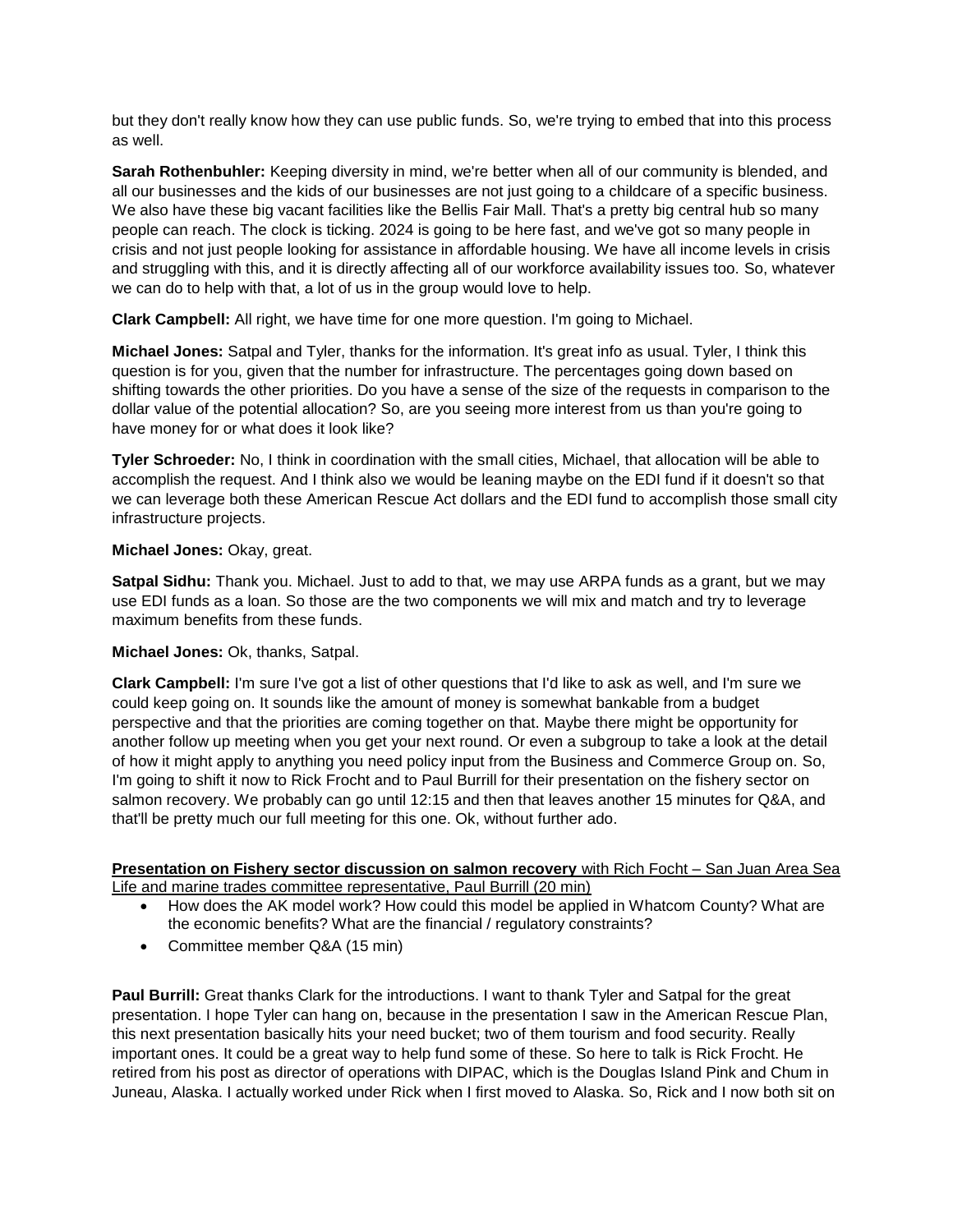the board of San Juan Area Sea Life. If you'd like to look for further information on that, go to SanJuanAreaSealife.org. Read the white paper if you like. It spells things out a lot further. It's a private, non-profit, proposed hatchery -- not a pilot project.

These are working and very, very successful up in Alaska. These should not be confused with fish farms or our current types of hatcheries we have in Washington, which take government funding year after year. This program, which I'm sure Rick will go into further, pays for itself. Not only does it pay for itself. It creates scholarships. It's a huge economic driver for tourism, environmental projects, education, and economic development in the areas that we have these programs. And as a fisherman in the harvest sector for many years, these programs are phenomenal. It's amazing what they do. It helps both tribal and non-tribal here with catch sharing and co-management in Washington State, so it's a good program. I know some people are for and against, but it's great. It helps feed whales. It's just an amazing program. I can't speak highly enough. We have a great guy here today to kind of fill us in on that. With that. I'll let Rick take it from here. Thanks, Rick.

**Rick Focht:** Thanks, Paul. And hello, everyone, thanks for the opportunity to speak to you today. So, Paul contacted me a while ago and asked if I could kind of give an overview of Alaska's private nonprofit hatchery program. As you mentioned, we're on the board of the San Juan Area Sea Life, and the mission is to see if we can leverage Alaska's approach to hatchery program management and incorporate it into efforts in Washington State to try to revitalize our fisheries. What I'll do is just kind of give you a general overview. Naturally, there are a lot of details to it, and we don't have enough time to go into that, but hopefully I can give you enough of a perspective to give you the general idea of what it's all about. So just quickly going back in time, the program's been in existence for over forty-five years now. It was established back in the early seventies as part of a kind of a three-pronged approach to try to revitalize the salmon fisheries in the state of Alaska, which were severely depressed after decades of unsustainable management with the focus being largely just on maximizing harvest. And it left the state with a salmon resource that was just a fraction of what it used to be in its heyday. So, Alaska basically did three things to try to turn everything around. Once the oil revenues start flowing, they started dumping a lot of money into the Department of Fish and Game to bolster their management and bolster their research and development.

They also created a limited entry program to give themselves more tools to manage the fisheries for sustainable harvest management to allow the stocks to rebuild while at the same time trying to optimize the benefit to the harvesting sector. They wanted to use hatchery production as part of this recovery effort, but this is where the differences lie. They decided to allow the private sector to become more directly involved in the whole process. And that was the kernel that created the private nonprofit hatchery program with the basic idea that there would be a number of private organizations involved directly with the planning and development of hatchery programs to help supplement wild production. These facilities are all permitted by the Department of Fish and Game. There's a rigorous planning and permitting process that supports this endeavor, but the organizations themselves are made up -- their boards of directors are essentially stakeholders in the industry, fishermen, processors, people interested in in development of sport fisheries. The idea being to take more of a community-based approach to the process of area specific salmon enhancement development plans. Out of that grew a number of operations across the state. Last time I looked, roughly 30 hatchery operations run by several private non-profit organizations. Except for a couple of large hatcheries that are funded by the state of fish and game directly, which are primarily sport fish hatcheries, the lion's share of the hatchery salmon production in Alaska is by the private nonprofit sector.

It's the state's hatchery program for a lot of its Salmon enhancement projects. That's it in a nutshell. In order to do that, they had to adopt a lot of specific legislation and regulations to allow for this new hatchery program to operate and integrate seamlessly with existing salmon management. They also had to establish a way of funding the hatcheries, and they did that in three ways. First, they created a loan program to provide the capital to jumpstart these programs as well as develop and construct a network of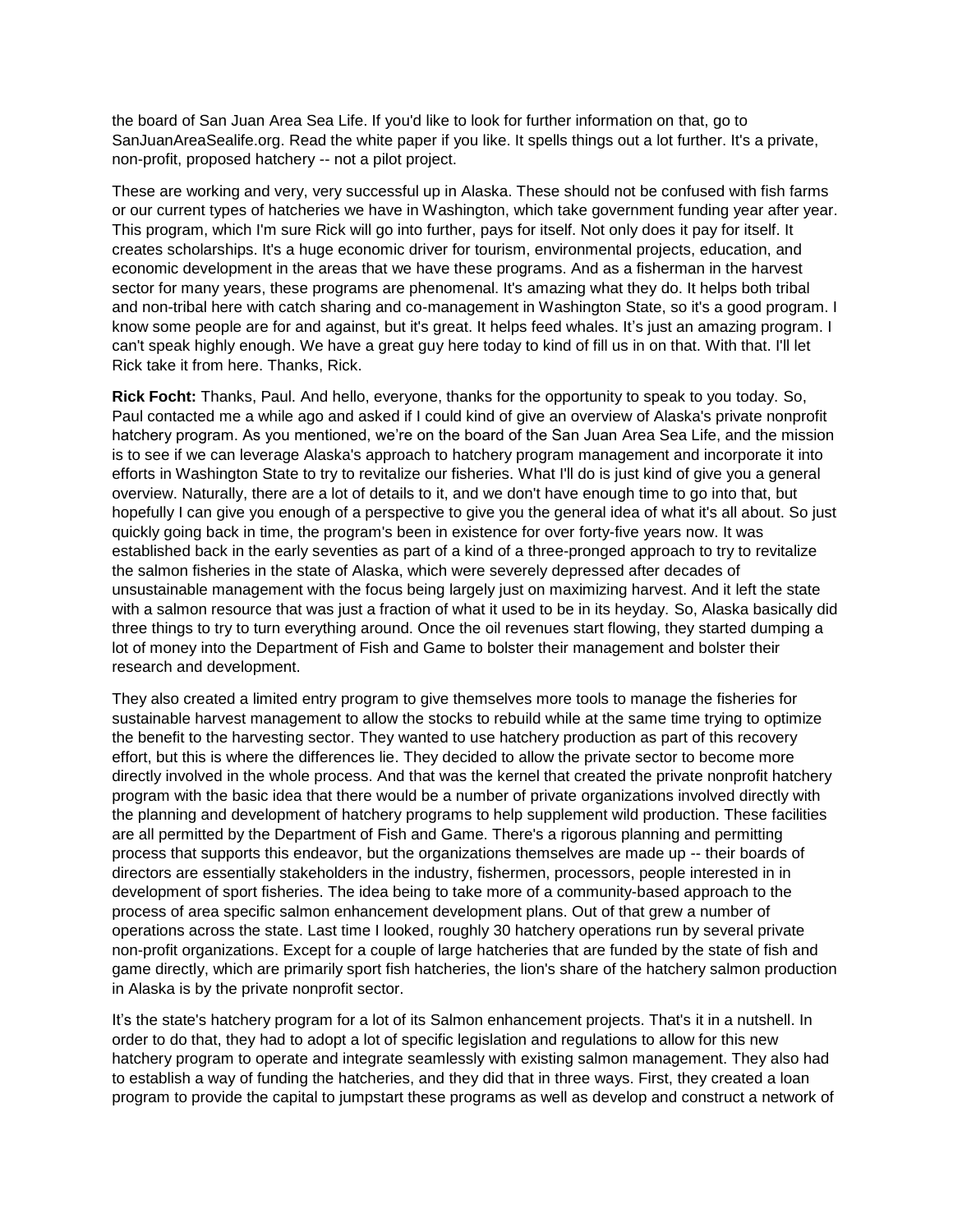hatcheries. The second approach was to provide a way for the hatcheries to become financially selfsufficient, and that was done by allowing them to harvest a portion of the returning salmon harvested themselves to sell and then use the revenue to fund hatchery operations. That's a term that's known as cost recovery, and when we're in discussions about this program, you'll hear that a lot. The third thing which we don't discuss in our efforts here in Washington, but what is part of it up there, is there's also a salmon enhancement tax and it's something that's in effect in each region at a different level, depending on what the stakeholders, i.e., the fishermen determine is suitable.

It's either a two or three percent tax, and that's something that commercial fisheries permit holders in the area had to vote on in order to allow that to actually happen. So, in a sense, they are taxing themselves two or three percent of the value of their earnings to help also support the funding for these programs. With that as a general overview, here are some ways that this helps the overall effort in salmon restoration: The key one is being financially independent from government funding as the programs are successful, and it generates revenue to support the hatchery. Then it's not subject to the variations in and budgeting requests that happen in state government. Another thing it does is actually aid in wild stock restoration. When harvest sites and release sites are done in a strategic way that allows harvesting of hatching fish to occur in areas that take pressure off of wild stocks. The overarching benefit to the harvesting community is more continuity in an abundance of salmon and more continuity in funding other programs that produce that salmon.

**Don Goldberg:** I apologize this is Don Goldberg. How did the program or how does the program work with the local tribes, and do they participate, as we have tribes down here as well?

**Rick Focht:** Well, we essentially don't have that issue up in Alaska, The Boldt Decision doesn't apply up in Alaska, so there is no distinction up there between tribal and non-tribal harvesting sectors. It's a nonissue. It makes it easier up there. Down here, we've got that whole other layer of fishery management to deal with. It'd be analogous to, like another gear group up there, so it gets down to allocation, but I'm sure that's an overly simplified view of things.

**Paul Burrill:** If I can chime in Rick. Down here, under co-management, the tribes are allocated 50 percent of any returning fish. I think in Alaska, if I remember it was upwards of 30 percent can be taken at the beginning for cost recovery as needed. There has been a little bit of a grab that there'd be 30 percent taken off the top and then the remaining 70 percent would be split between state and tribal. Now, tribal takes 50 percent, and that's harvestable for them, but the state portion of any commercial fishery is then split between commercial and sport users. So basically, the tribes control seventy five percent of all harvestable seafood within the State of Washington. With the tribes being able to harvest prior to state fishery, this gives the tribe a great opportunity to basically engage in some of their traditional practices for feeding and earning capital for them. As Rick was saying too, in order to protect native species or native salmon that are non-hatchery, this is a great opportunity to move into kind of a special management area. You have remote release sites, not just the central site where it's created, they take these fish out and that spreads the effort out, and you can actually protect your native stocks from being hit by the fishing fleet, whether it's tribal or state. They're both effective. Some of my tribal fishermen are some of the best ones around. I really think this would be a great program to go to. It's been so widely successful in Alaska. Sarah, I'm not sure if you've gone up. I know Pete's always kicking around Juneau, and I'm sure he's seen it. It's pretty amazing.

**Sarah Rothenbuhler:** I'm a Washington State resident, but we grew up part time in Southeast, AK and a lot of time in Juneau, so I'm pretty familiar with it and continue to hear such great things. Just the tax savings alone -- \$115m WA state hatcheries could save if existing hatcheries could emulate this formatting. It sounds like a win / win. I was going to ask the same question that Don asked: Is there some good collaboration between the tribes in WA and any other entities to move forward with this?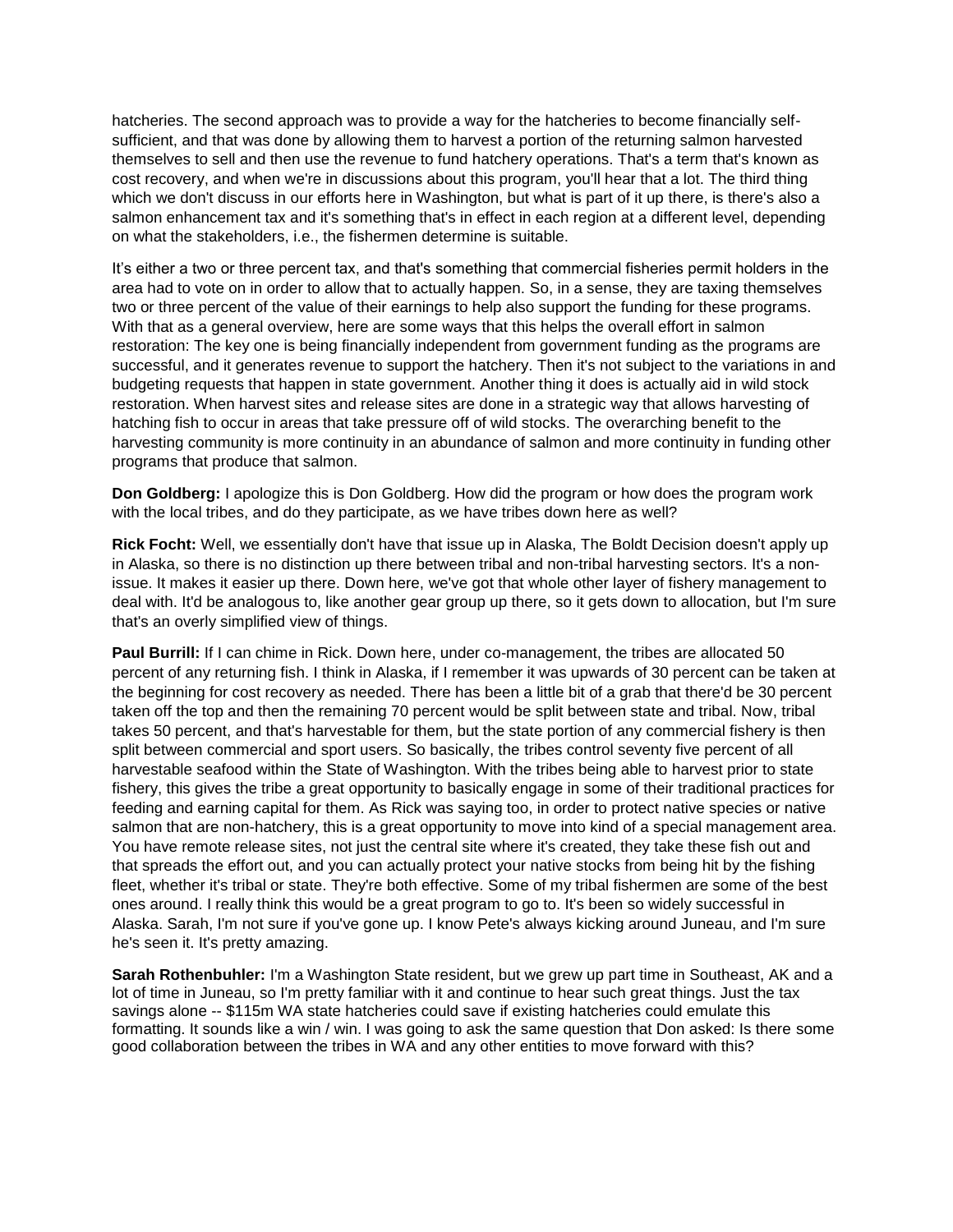Paul Burrill: I think that's the rub right now. Most of my tribal friends that are fishermen, they're very much for this, but higher up the ladder, there are a few that may not be in support. And I think it's just trying to get used to it and understanding that this is a program that's good for all, not just one user group. It's also good for the environment, because the Earth owns the fish. We need to take care of the water that the fish swim in. That's the biggest thing. To maintain those stocks, it's so important. And we have whale issues. I mean, as a fisherman, a harvester, I've set my net trying to catch fish, and it's like a freight train of killer whales and humpbacks. It's amazing. There are eagle's coming at you. It's just so spectacular. Sometimes you get frozen looking at what it brings. A lot of those are hatchery fish moving through -- lateral line fish or schooling fish and it's a supercharger for that. We have a loss of fish in the high seas' pastures from urbanizing watersheds. There's a lot of concern -- it was one concern of mine in the past, too -- can the high seas pastures handle this production? And I really think it can. You look at the Duwamish waterway, all these other areas the American River, the Sacramento River, there is no fish there. So that's lost opportunity on the ocean floor for something to feed and being part of that, and we can help revitalize that. I think Alaska does a great job with it. I saw Guy had his hand up too. I don't want to keep talking here.

**Guy Occhiogrosso:** Just a quick question: Is this the same program that Doug was advocating for down in Olympia and through the last couple of years? My apologies. If I missed that little snippet, I had to step away. I'm getting some head nods. So, thank you.

**Rick Focht:** With that question about incorporating a program like this in Washington State with another management entity with the tribes, I think there's several major questions like that that need to be addressed here in order to figure out whether or not a model like this could really work in this state. It reminded me that one of the things we'd like to see happen if we could get the funding for it initially would be to do a thorough feasibility analysis of this and identify the hurdles, regulatory barriers and all that kind of stuff to see if it could really work. With the fisheries being managed for the tribes getting 50 percent of the resource, what portion of a new hatchery program like this would be considered part of the harvestable surplus available, especially with respect to the cost recovery? It's a question of how you divide up the pie and what size the pie really is, so to speak. It's more of a multifaceted approach than what we have to deal with in Alaska, and I'm not sure if anyone really knows the answers to all those questions collectively. We're coming from the standpoint, obviously, that there appears to be a lot of potential for a model like this to provide a lot of benefit for everyone associated with use of the salmon resources in the state.

**Michael Shepard:** I'm somebody who went up to Juneau and got to tour the hatchery, and I love the model. I love what it's done. Being that Washington has treaties, and we have the Boldt Decision here and important tribal stakeholders, I don't see any way around a strict adherence to those federal precedents in Washington State if you want to have tribes as your partner to make this happen. The flip side of that is I don't believe there's any pathway to have a hatchery funded or permitted without tribal partners. So, it's a self-fulfilling prophecy that has to be baked in and tribes have to be at the table in a comanagement and co-creation standpoint from the start. We shopped this idea around in Olympia without full tribal support and got a real hard 'no' really quick. I think tribes and fishermen and the public all have the same goal in increased fishery supply, but we have to meet that technical 50/50 split off the top. Otherwise, I don't see any pathway for tribes to support something that reduces their capacity to utilize their treaty rights in the Boldt Decision. That's my quick take on it, and I know it gets into the weeds on some technicalities. I think on a high level, there's a lot of support for the issue. The commission has been engaged on this topic, and I think tribes also recognize they want to get back to 1985 levels of salmon abundance. This is part of the pathway back along with habitat restoration to increasing hatchery supply. We just have to figure out the right recipe and ensure that those partnerships are baked in from the start.

**Clark Campbell:** Quick question. Well, I actually have two questions. It relates to Paul's initial comment and our role as a Whatcom County organization. The first one is you talked about was seed funding to get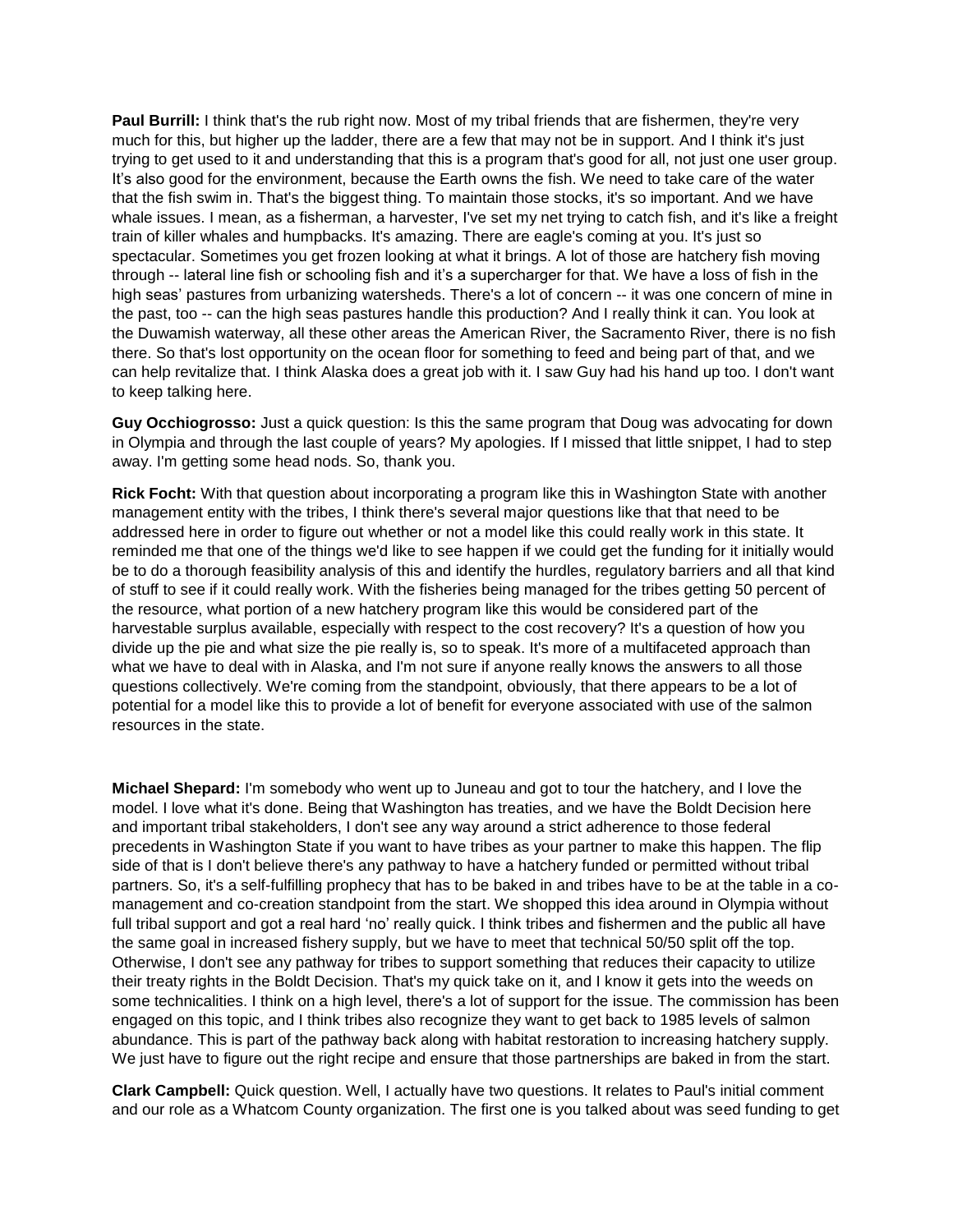it going. There were two factors, it seemed, that worked: 1) There was seed funding that got private entities capital to be able to do that, mitigate risk and 2) There was a revenue sharing component of this that you could see a return from your investment from doing it. So, those are two things that kind of make sense independent of the legal stuff from a business perspective. Obviously, here we've got a different scenario than in Alaska. If you just look at it from that business perspective with the model in Alaska, was that seed funding was coming at the state level as opposed to the county level. Is that correct?

**Rick Focht:** That's correct. They created a loan program specifically for it. It was called the Salmon Enhancement Loan Program, and it was administered through the Department of Revenue, so regardless of where you were in the state, anyone who submitted a hatchery permit application and got approved for it were then eligible to submit a loan application to the Department of Commerce - Division of Investments for construction and operating funds. And then it was a promissory note and they had to pay that money back to the state program.

**Clark Campbell:** And that was a loan, not a grant.

**Rick Focht:** It was a loan. Yes, it was a loan. And I wish I had some figures to share with you on the overall program. I can't recall some numbers from memory, just from working with DIPAC. I hope I don't turn these numbers around, but anyway, they borrowed. twenty-three million dollars over the course of many years for both building hatchery facilities as well as funding operations until there were enough salmon coming back to generate the revenue necessary to not only continue funding the operations, but then also service that debt. The numbers were \$23m in principle and \$19m in loans, and we managed to pay it all back. Once the program really kicked in, we were able to pay it off ahead of time. The state got their money back with interest and during that same period - when DIPAC started up until all that money was paid back - they produced over \$100 million excess of value of salmon. So, it was a tremendous investment for the state in terms of looking at the benefit and the return on their investment

**Clark Campbell:** The second part of my question then is back to the previous presentation and Satpal's comment with regard to the ARPA funds. Is there a proposal or anything along the lines of a pilot project that could get funded partially as a county thing, or is this all contingent on legislative action happening?

**Paul Burrill:** I think it's a little bit of both Clark, and I want to go back to what Commissioner Shepard said because it's extremely important. On a state level it won't happen unless we have, like you said, the baked in agreement between the tribes. And that's what we so badly want. I have a lot of friends that are tribal good friends, and they constantly ask me 'Why in the world are we not doing this?' I always tell them you have to step out and say something. These are some very well-respected people within the tribe, too. In order to do this first, we have to have collaboration between the tribe and say this group, and this is just one group, Rick, myself, and everybody else on the board are really trying to get it going. And if we can get the tribes to collaborate with us, it would be excellent. That's what we're trying to do and why we're trying to generate more interest for this. These are not fish farms; these are real fish.

This program generates hundreds of millions of dollars. The tourism is phenomenal when you see that happening. The educational things that happen. I don't know how many tens of thousands of dollars of scholarships that are given out each year just from DIPAC alone. And DIPAC is only one of many hatcheries for kids that want to go into fisheries or education in general. Working to get that collaboration with the tribe is number one. I really think after that, the funding would be almost, I hate to say it, a moot point, but I think that tribal cooperation would drive us over the finish line and get this going. It's just trying to get over some old hard feelings. One of my friends I was talking to the other day told me he thinks the rest of us now are over the hump and they want to work together because the Boldt Decision isn't for us. We understand that, and we're OK with it. It's just working within the system.

**Clark Campbell:** So, it's less a funding constraint than a regulatory legal one.

**Paul Burrill:** It's tribal agreements. Boldt is the law. Rafeedie's the law, and we have to work within that. I don't think anyone's trying to step outside of it, but collaboration is key. This will benefit everybody. Not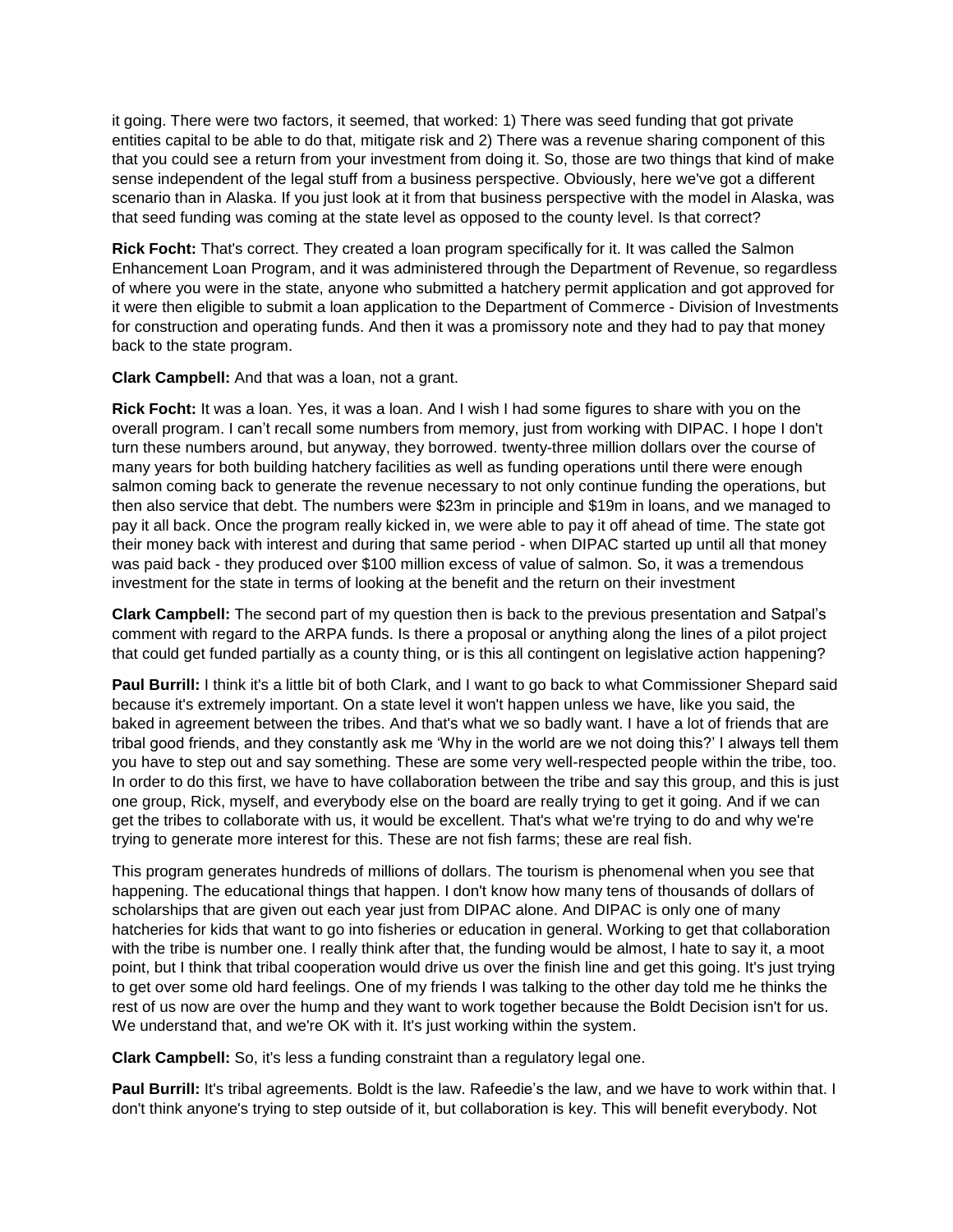just state fishermen, not just tribal, not just the hatchery. The hatchery is a non-profit. And if I remember right, when your cost recovery is completed, it might only be 10 or 15 percent of the overall amount. They don't keep anymore because it is a non-profit. They back off the amount of cost recovery that they need each year. If it's a good market year or whatever the situation may be, more of it can then go to the tribe or go to the state fleet. It's really quite an amazing thing.

**Clark Campbell:** All right, I'll open it up to others for questions. We've got about another eight minutes or so.

**Ryan Allsop:** Every month we a portion to go to salmon enhancement through the utility companies. Correct me, but if I understand, I think there's something like \$4 billion sitting out there on the sidelines that haven't been put to work over the last 30 years that we've been paying. I think that was the number I heard a while back. I don't know if it's true or not but are you able to use that money or maybe work with them to put this to work for a program. They can't seem to get off the dime on how to how to build the best fish ladder around a dam. Nobody seems to be able to agree on that. Maybe we can do hatcheries in places that makes sense and at least do some damage repair.

**Paul Burrill:** Well, each year, the state spends -- in order to maintain our current hatchery program - about the same cost as it would take to build a hatchery. It is pretty similar. Considering these programs actually generate revenue once they're up and going, it only seems logical to do it. Again, it's just trying to work with the tribes, and it's not just the Lummi Tribe, it's every tribe. Most fishers in general don't understand exactly what this program can do, because they just haven't been exposed to it. That's all it is. It's just exposure to the program. And it's not just the commercial fleet, either. It's sport too. Everybody benefits from it. I don't know if anybody was aware now that only tribal fishermen are going to have access to king salmon due to shortfalls in that. So that's pretty tough to deal with now. State sport fishing and commercial fishing is going to be curtailed. That's a tough pill to swallow if you're a state fisherman and a sport fisher. It's also revenue. Sport fishermen generate a tremendous amount of revenue, and I know they want to be able to continue that. We're all into our recreational activities. So, these types of programs typically have an accessory release site once they get operational, and they release king salmon or other small coho in the lakes. Kids go out and catch them, and it's a real hoot watching everything happen.

**Sarah Rothenbuhler:** Collaboration sure seems to pay off. Weren't there record runs throughout Alaska?

**Paul Burrill:** It was just amazing what happened this year. You don't hear about it on the news, but I was here all summer long, and guys, it was phenomenal. The number of fish, not just here. Also, people don't talk about the Hokkaido runs -- the Russian runs -- they have mass hatcheries over there. Actually, they're beating us. Their processing capacity is now better than ours, and their hatcheries are now more successful. We're lagging behind even what they can do. So, it's hurting us economically as well.

**Sarah Rothenbuhler:** It would be nice to see Washington State as a quality collaborative state on these issues. How many years has this have you guys been working on this, and what are the next steps going to be to?

**Paul Burrill:** Rick, I can't remember how many years. I was brought in two years ago to sit on the board as a harvester

**Rick Focht:** We dug in four and a half or maybe five years ago. There have been a couple of attempts, I think, to get something going in the Legislature, but it just hasn't gotten any traction out of committee. I think there's a roadblock here with trying to get everyone on board, and there's just some serious issues with a collaborative partnership with the tribes, with the Lummi Nation in particular. Until we can join forces and work together on a proposed approach that at least sounds plausible enough to warrant funding a more in-depth study of what's actually feasible to do, it seems like it's not going to get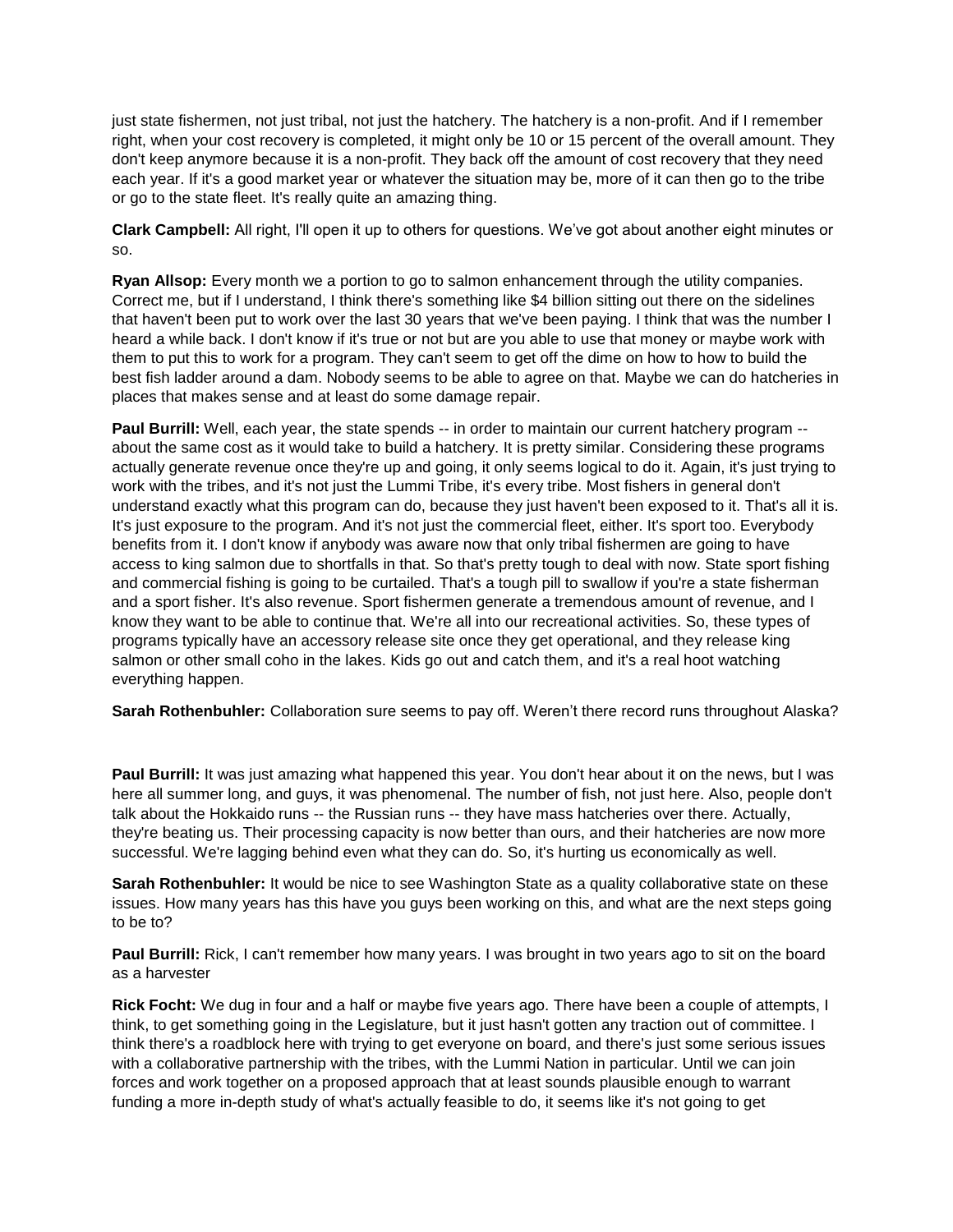anywhere. It's too much of a political hot potato to get any traction right now. There are questions of best practices. The main difference with this approach is the private sector involvement and the self-funding option. If there's not a mechanism to at least give some reasonable assurance that a cost recovery hatchery funded model would work, then we might as well just continue to focus our efforts on supporting the existing hatchery program as is. The whole idea of this is to branch out and try a new approach that's a little more self-reliant while at the same time working in complete concert with existing salmon management with the state.

**Paul Burrill:** I think there's a couple of other issues, too, that this program can help with. Lake Whatcom has some stratification issues, and the plume that would go to the proposed hatchery could help move some of that water through to help the lake health up there as well. Stagnant water is actually not a good thing, and so water can be drawn off the top, but it needs to come off the bottom. This would reactivate that plume going down, which would be really helpful. Also, the tribes have been pushing for more salmon production in the county due to water issues, and I think this is a huge push for that. We would love to get the collaboration of the tribe. I mean, that's what it's all about. It's just trying to get them on board, even if it's just talking about it. We've got to start from ground zero, and I really hope we can get them on board.

**Clark Campbell:** Ok, we're at time, so I'm going to propose that we cap the Q&A for now. If there's any further follow up on that, Paul, or anything you want to send out to the group that's related to a specific proposal with regard to this or something that can either be done at the county level that we could make a recommendation, or it could be a subgroup type proposal to push this forward for a pilot project. It sounds like there's a lot of layers on the legal side that require us to really kind of just be an Olympia focus as opposed to a Whatcom County Focus at the moment.

Paul Burrill: Yeah, I'd hope to see it stay in Whatcom County, because it's such a huge economic driver, but first and foremost, collaboration with the tribe and then, I think, it'll go by itself.

# **County Council Update:** Councilor Rud Browne **– None provided**

## **Closing Remarks**

**Clark Campbell:** Just kind of last wrap up of business. There was another topic that we don't have time to address today, but we may want to just name it. And that was the Whatcom Housing Alliance Steering Committee. There is a vote that's supposed to be occurring at City Council that relates to residential multifamily zoning projects related to achieving intended densities. I think they call it range zoning. It's probably more that we need to set up time for a future meeting to get a full debrief on that. I'm happy to follow up with Troy and Pete and the other members of the Housing or the Workforce Housing Subcommittee on that.

**Sarah Rothenbuhler:** What was the deadline on there?

**Clark Campbell:** It was unclear to me. That was the question I put back to Jennifer. Was there a vote? It sounds like there's something coming before City Council this week, whether that's an up or down or just a presentation wasn't clear.

**Jennifer Noveck:** On Monday, the 27th there will be the first public hearing. So, I think that there will be more opportunities for comment and participation in the future. But the 27th, so a week from today is the first hearing

**Clark Campbell:** And that's just a presentation. Or is that a vote by the City Council?

**Don Goldberg:** I'm not sure, but I do believe a quick synopsis is that it's taking all of the 16 or whatever different housing zonings and bringing it down to three.